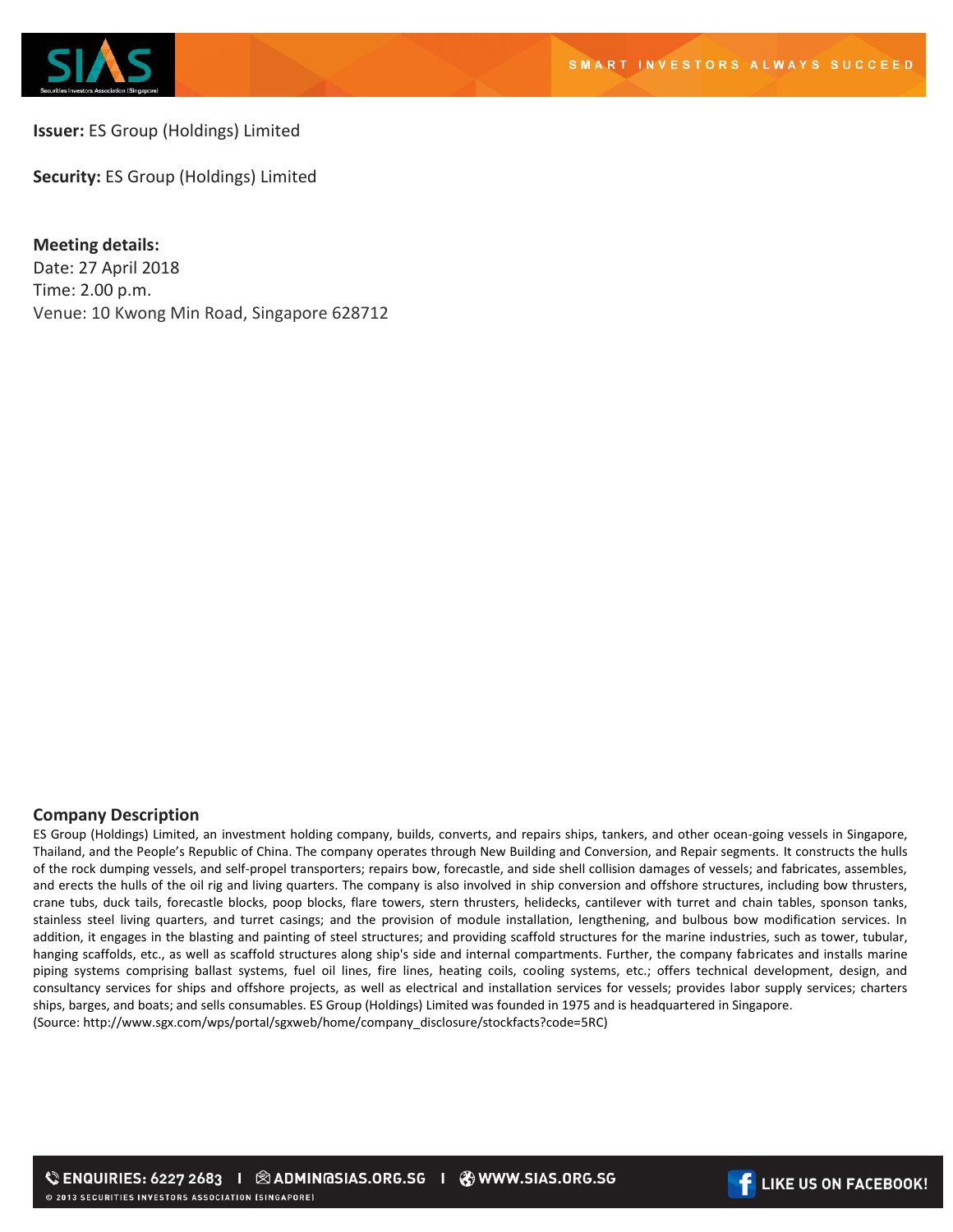

1. As mentioned in the Chairman's Message, the group's performance improved over the previous financial year but continued to suffer losses as the marine and offshore industry comes out from a deep and prolonged slowdown.

As a result of the three years of losses of \$(3.7) million in FY2017, \$(5.5) million in FY2016 and \$(1.6) million in FY2015, the group's equity has shrunk from \$33.8 million to \$26.4 million as at 31 December 2017. The group's gearing ratio is 49% (page 104 of the annual report).

In FY 2017, the Group saw additional revenue from the new shipping segment which comprised mainly of the Group's chartering business.

- **(i) Can management elaborate further on the group's new shipping segment? How will the group position itself in the crowded market where there is a lot of excess capacity?**
- **(ii) How much will the group invest in this segment? Does the group have the financial strength to scale up in this capital-intensive business?**
- **(iii) What are the characteristics of its current fleet? Can management confirm that the group owns the bunker vessel "Sea Tanker I" and the product tanker "ES Aspire"?**
- **(iv) What is the utilisation rate of the fleet in FY2017?**

2. The "impairment assessment for third party trade receivables" is a key audit matter highlighted by the Independent Auditor in their Report on the Audit of the Financial Statements (page 37). Key audit matters are those matters that, in the professional judgement of the Independent Auditor, were of most significance in the audit of the financial statements of the current period.

Of the group's total assets of \$48.3 million, the group recognised \$17.7 million as trade receivables and a further \$0.8 million as other receivables. The amount that is past due but not impaired as at 31 December 2017 was \$9.8 million, up from \$4.2 million a year ago. In addition, there were unbilled trade receivables amounting to \$6.0 million. The analysis of trade receivables is shown below:

The table below is an analysis of trade receivables as at 31 December:

|                               |            | <b>Group</b> |                          | <b>Company</b> |
|-------------------------------|------------|--------------|--------------------------|----------------|
|                               | 2017       | 2016         | 2017                     | 2016           |
|                               |            |              |                          |                |
| Unbilled receivables          | 5,955,708  | 5,114,256    | ٠                        |                |
| Not past due and not impaired | 1,951,359  | 1,042,347    | ٠                        | ۰              |
| Past due but not impaired     | 9,772,959  | 4,199,552    | $\overline{\phantom{0}}$ | -              |
|                               | 17,680,026 | 10,356,155   | ٠                        | ۰              |

(Source: Company annual report)

- **(i) Can the company provide shareholders with the aging analysis of the trade receivables?**
- **(ii) Please provide a breakdown showing the number of debtors, amount owed, aging and the financial status of the debtors. Can management also disclose the amounts owed by the top 3 and top 5 customers?**
- **(iii) Can management help shareholders understand the basis of recognising just \$72,212 in impairment for trade receivables for the financial year? Can the company describe in detail the credit evaluation process performed by management?**

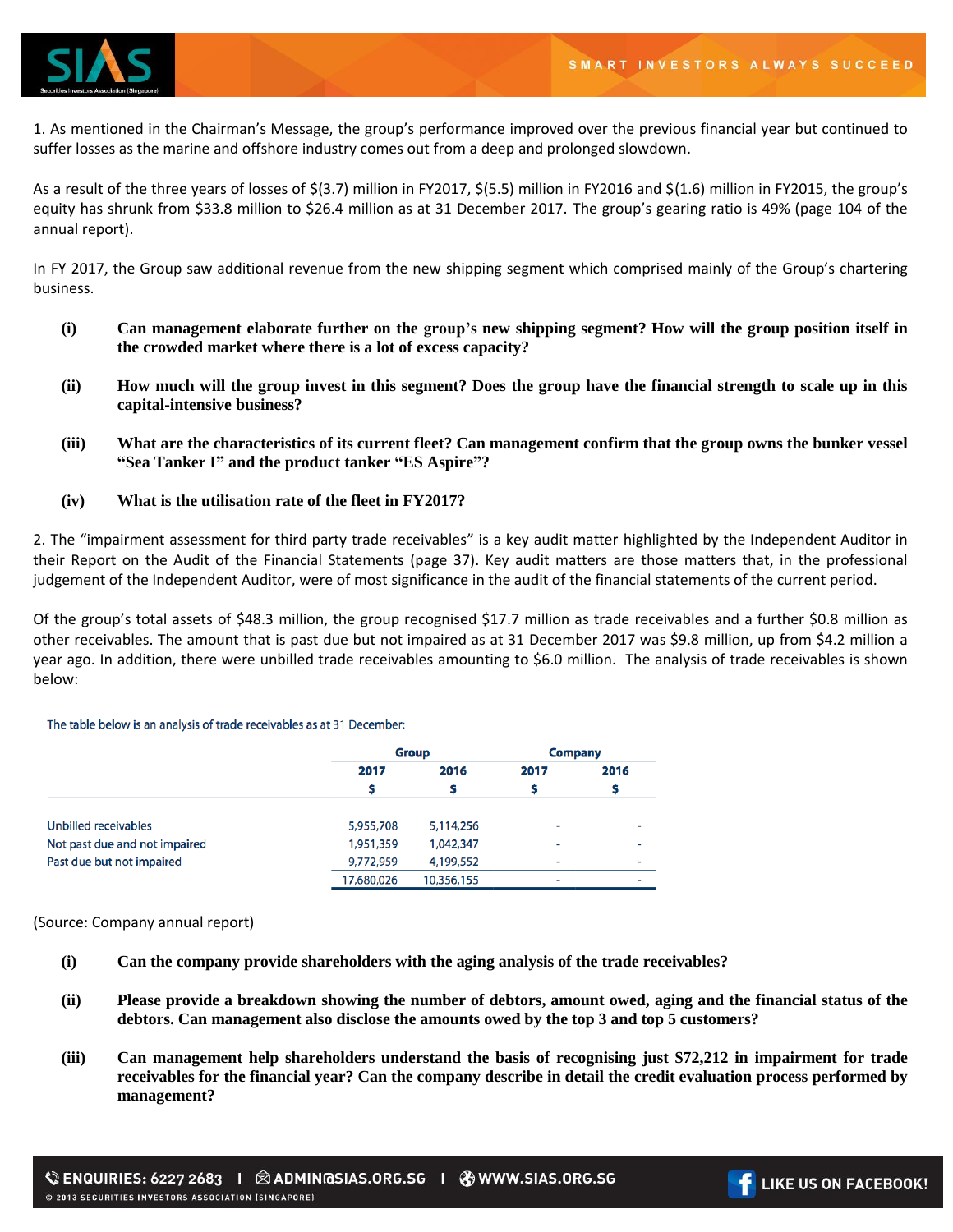

- **(iv) How is the audit and risk committee (ARC)'s role in overseeing the group's credit risk and how did it help in ensuring that the group has a robust credit evaluation framework?**
- **(v) Can management also explain the practice of not billing for work done and recognising it as "unbilled receivables"?**
- 3. The attendance record of the directors for the past three years are shown in the tables below:

FY2017<br>During FY 2017, the number of Board and Board Committee meetings held and the attendance of each Board member at the meetings are as follows:-

| <b>Board / Board Committees</b> | <b>Board</b> | <b>Audit and Risk</b><br><b>Committee</b> | <b>Nominating</b><br><b>Committee</b> | <b>Remuneration and</b><br><b>Compensation</b><br><b>Committee</b> |
|---------------------------------|--------------|-------------------------------------------|---------------------------------------|--------------------------------------------------------------------|
| Number of meetings held         | 5            | з                                         |                                       |                                                                    |
| <b>Name of Director</b>         |              |                                           |                                       |                                                                    |
| Mr. Wee Siew Kim                |              | 3                                         |                                       |                                                                    |
| Mr. Low Chee Wee                | 5            | 3*                                        | $1*$                                  | $1*$                                                               |
| Mr. Eddy Neo Chiang Swee        | 3            | $2*$                                      | $1*$                                  | $1*$                                                               |
| Ms. Tan Swee Ling               | 5            | 3                                         |                                       |                                                                    |
| Mr. Jens Rasmussen              | 5            | 3                                         |                                       |                                                                    |

### FY2016

During FY2016, the number of Board and Board Committee meetings held and the attendance of each Board member at the meetings are as follows:-

| <b>Board / Board Committees</b> | <b>Board</b> | <b>Audit and Risk</b><br><b>Committee</b> | <b>Nominating</b><br><b>Committee</b> | <b>Remuneration and</b><br><b>Compensation</b><br><b>Committee</b> |
|---------------------------------|--------------|-------------------------------------------|---------------------------------------|--------------------------------------------------------------------|
| Number of meetings held         | 3            |                                           |                                       |                                                                    |
| <b>Name of Director</b>         |              |                                           |                                       |                                                                    |
| Mr. Wee Siew Kim                | 3            |                                           |                                       | 2                                                                  |
| Mr. Low Chee Wee                |              | $2^*$                                     | $2*$                                  | $2*$                                                               |
| Mr. Christopher Low Chee Leng** |              | $1*$                                      | $2*$                                  | $2*$                                                               |
| Mr. Eddy Neo Chiang Swee        |              | 2*                                        | $1*$                                  | 1*                                                                 |
| Ms. Tan Swee Ling               | 3            |                                           |                                       | 2                                                                  |
| Mr. Jens Rasmussen              | 3            |                                           |                                       |                                                                    |

### FY2015